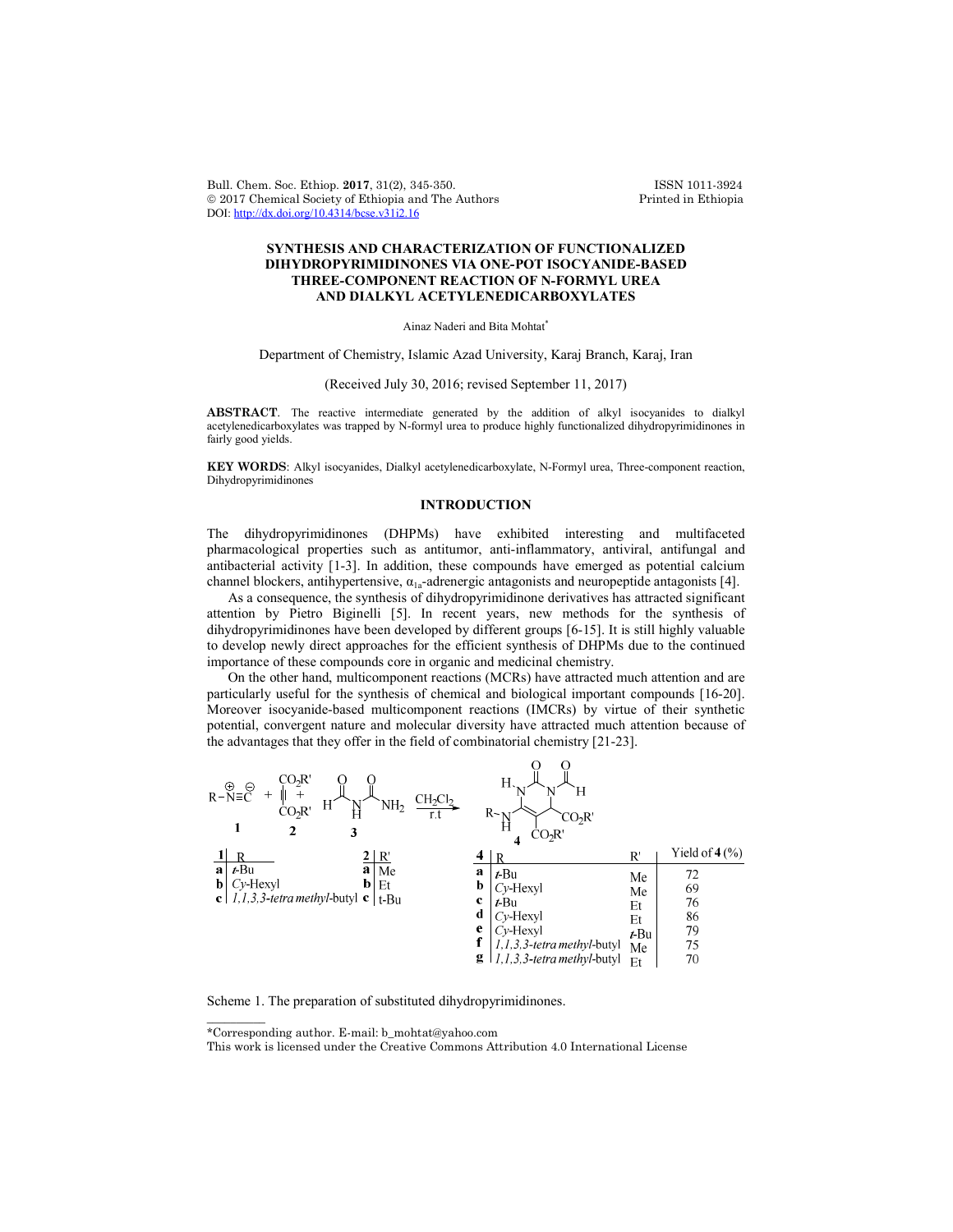#### Ainaz Naderi and Bita Mohtat

Preparation of DHPMs, via multicomponent reactions (MCRs), with high facileness, efficiency and economy in organic chemistry prompted us to synthesize formyl-2-oxo-1,2,3,4 tetrahydropyrimidone derivatives. Here in we report an efficient synthetic route to dihydropyrimidinone derivatives (**4**) using alkyl isocyanides (**1**) and dialkyl acetylenedicarboxylate (**2**) in the presence of N-formyl urea (**3**) (Scheme 1). Compounds **4a-g** are all reported for the first time.

## **EXPERIMENTAL**

#### *General*

Melting points were measured on an Electrothermal 9100 apparatus. Elemental analyses for C, H, and N were performed using a Carlo Erba EA 1108 instrument. EI mass spectra (70 eV) were measured on a Finnigan-MAT- 8430 mass spectrometer. The IR spectra were measured on a Shimadzu IR-460 spectrometer. The  ${}^{1}H$  and  ${}^{13}C$ -NMR spectra were recorded on a Bruker DRX- $300$  Avance instrument with CDCl<sub>3</sub> as the solvent at  $300$  and  $75$  MHz, respectively. Alkyl isocyanides, dialkyl acetylenedicaboxylates and N-formyl urea were obtained from Fluka and were used without further purification.

### *General procedure for the preparation of pyrimidines 4*

To a stirred solution of  $3$  (2 mmol) and tert-butyl isocyanide (2 mmol) in 10 mL of CH<sub>2</sub>Cl<sub>2</sub>, dimethyl acetylenedicarboxylate (DMAD) (2 mmol) was added dropwise and the reaction mixture was then allowed to warm to room temperature and stand for 24 h. The solvent was removed under partial vacuum reduced pressure and oily residue was purified by preparative TLC on silica gel (Merck silica gel DCFertigplatten 60/Kieselgur  $F_{254}$ ) 20×20 cm glass plates using n-hexane-EtOAc (1:1) as eluent.

*Dimethyl 6-(tert-butylamino)-3-formyl-2-oxo-1,2,3,4-tetrahydropyrimidine-4,5-dicarboxylate* (*4a*). Yellow powder, (0.45 g, 72% yield) mp 157-159 °C; IR (KBr) ν<sub>max</sub> 3423, 2956, 2854, 1735, 1699, 1461, 1262, 1188, 1025, 965, 803 cm<sup>-1</sup>; <sup>1</sup>H NMR (CDCl<sub>3</sub>, 300 MHz)  $\delta$  9.34 (1H, s, C*H*O), 8.77 (1H, brs, N*H*), 6.88 (1H, brs, N*H*), 5.91 (1H, s, C*H*), 3.77 (3H, s, OC*H*3), 3.68 (3H, s, OCH<sub>3</sub>), 1.30 (9H, s, 3CH<sub>3</sub>); <sup>13</sup>C NMR (CDCl<sub>3</sub>, 75 MHz) δ 170.0 (CHO), 167.7 (C=O esrer), 160.6 (*C*=O ester), 151.0 (N2*C*=O), 147.0 (*C*N2), 71.4 (C), 68.1 (*C*-N), 53.7 (O*C*H3), 52.0 (O*C*H3), 49.5 (*C*H), 29.6 (3*C*H3); EI-MS *m/z* (rel. int.): 313 [M<sup>+</sup> ] (13), 212 (54), 195 (72), 83 (78), 57 (100). Anal. C 49.87%, H 6.10%, N 13.40%, calcd. for  $C_{13}H_{19}N_3O_6$ , C 49.84%, H 6.11%, N 13.41%.

*Dimethyl 6-(cyclohexylamino)-3-formyl-2-oxo-1,2,3,4-tetrahydropyrimidine-4,5-dicarboxylate* (*4b*). Yellow powder, (0.46 g, 69 % yield), mp 165-167 °C; IR (KBr) ν<sub>max</sub> 3421, 2932, 2855, 1739, 1693, 1436, 1262, 1165, 1026, 953, 755 cm<sup>-1</sup>; <sup>1</sup>H NMR (CDCl<sub>3</sub>, 300 MHz) δ 9.44 (s, 1H, C*H*O), 8.81 (1H, brs, N*H*), 8.10 (1H, brs, N*H*), 5.84 (1H, s, C*H*), 3.78 (3H, s, OC*H*3), 3.78 (1H, s, CH), 3.74 (3H, s, OCH<sub>3</sub>), 1.21-1.62 (10H, m, 5CH<sub>2</sub>); <sup>13</sup>C NMR (CDCl<sub>3</sub>, 75 MHz) δ 169.7 (*C*HO), 167.1 (*C*=O ester), 160.5 (*C*=O ester), 151.8 (N<sub>2</sub>*C*=O), 149.4 (*C*N<sub>2</sub>), 70.6 (*C*), 53.7 (O*C*H3), 52.3 (O*C*H3), 50.0 (*C*HN), 49.8 (*C*H), 33.6 (*C*H2), 25.0 (*C*H2), 24.3 (*C*H2), 24.2 (*C*H2); EI-MS  $m/z$  (rel. int.): 339 [M<sup>+</sup>] (21), 221 (100), 212 (84), 57 (74), 41 (27). Anal. C, 52.89%, H 6.18%, N 12.47%, calcd. for  $C_{15}H_{21}N_3O_6$ , C 53.09%, H 6.24%, N 12.38%.

*Diethyl 6-(tert-butylamino)-3-formyl-2-oxo-1,2,3,4-tetrahydropyrimidine-4,5-dicarboxylate* (*4c*). Yellow powder, (052 g, 76% yield), mp 153-155 °C; IR (KBr) ν<sub>max</sub> 3411, 2938, 2855, 1737, 1686, 1440, 1199, 1141, 1023, 953, 708 cm<sup>-1</sup>; <sup>1</sup>H NMR (CDCl<sub>3</sub>, 300 MHz) δ 9.33 (1H, s, C*H*O), 8.78 (1H, brs, N*H*), 6.95 (1H, brs, N*H*), 5.86 (1H, s, C*H*), 4.08-4.38 (4H, m, 2OC*H*2),

Bull. Chem. Soc. Ethiop. **2017**, 31(2)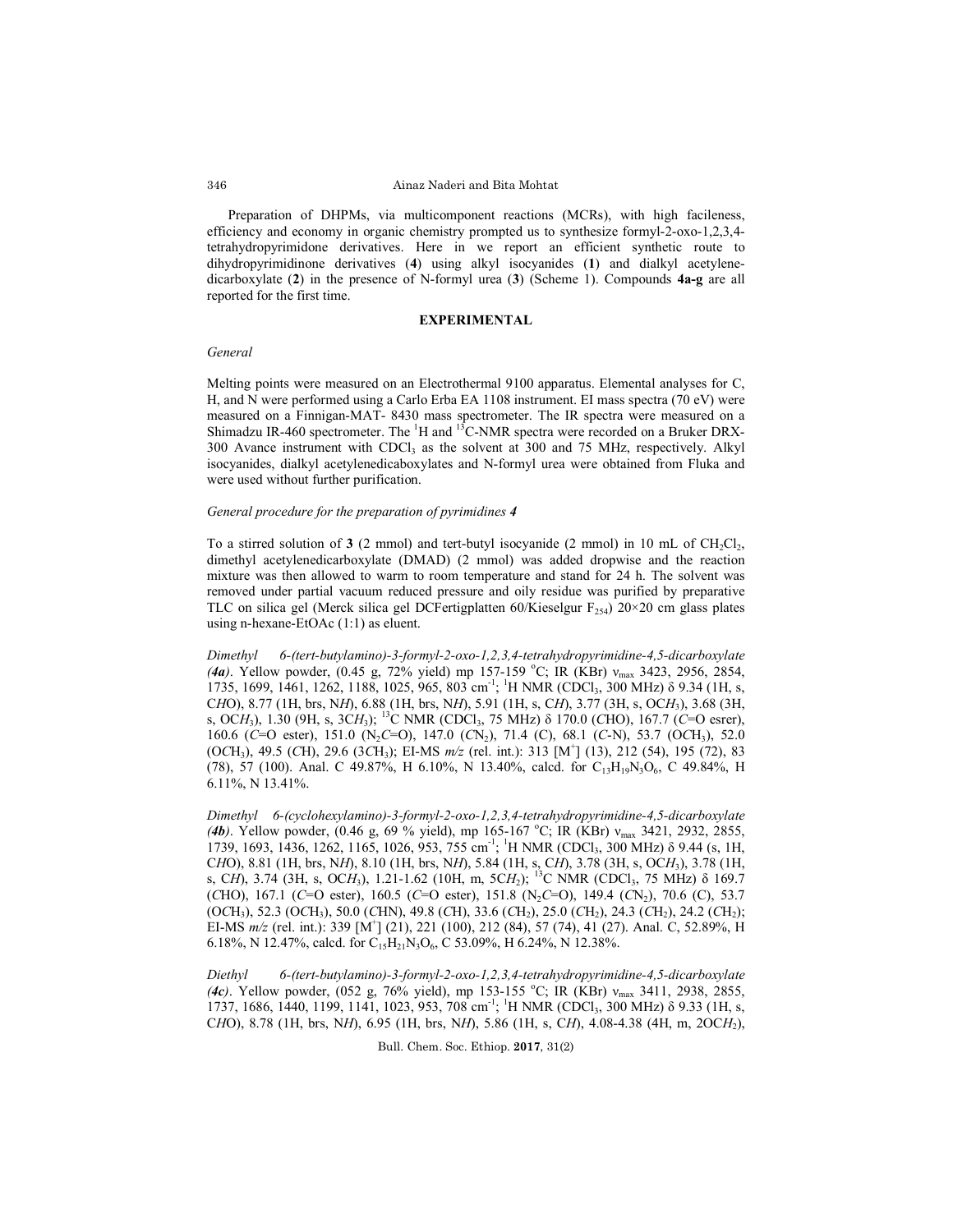1.45 (9H, s. 3C*H*3), 1.30 (3H, t, *J* = 7.1 Hz, C*H*3), 1.23 (3H, t, *J* = 7.1 Hz, C*H*3); 13C NMR (CDCl3, 75 MHz) δ 169.6 (*C*HO), 167.5 (*C*=O ester), 160.7 (*C*=O ester), 150.9 (N2*C*=O), 150.4 (*C*N2), 72.6 (C), 61.8 (O*C*H2), 59.6 (O*C*H2), 52.2 (*C*-N), 49.7 (*C*H), 30.9 (3*C*H3); 14.55 (*C*H3), 13.95 (*C*H3); EI-MS *m/z* (rel. int.): 341 [M+ ] (10), 241 (70), 223 (82), 83 (68), 57 (100). Anal. C, 52.82%, H 6.70%, N 12.26%, calcd. for  $C_{15}H_{23}N_3O_6$ . C 52.78%, H 6.79%, N 12.31%.

*Diethyl 6-(cyclohexylamino)-3-formyl-2-oxo-1,2,3,4-tetrahydropyrimidine-4,5-dicarboxylate* (4d). Yellow powder (0.63 g, 86 % yield), mp 150-152 °C; IR (KBr) v<sub>max</sub> 33430, 2944, 2856, 1738, 1698, 1449, 1370, 1199, 1025, 954, 750 cm<sup>-1</sup>; <sup>1</sup>H NMR (CDCl<sub>3</sub>, 300 MHz) δ 9.35 (1H, s, C*H*O), 8.75 (1H, brs, N*H*), 8.00 (1H, brs, N*H*), 5.87 (1H, s, C*H*), 4.03-4.32 (4H, m, 2OC*H*2), 3.42-3.49 (1H, m, C*H*), 1.32 (3H, t, *J* = 7.1 Hz, C*H*3), 1.25 (3H, t, *J* = 7.1 Hz, C*H*3), 1.15-1.46, (10H, m, C*H*2); 13C NMR (CDCl3, 75 MHz) δ 169.9 (*C*HO), 167.5 (*C*=O ester), 160.7 (*C*=O ester), 151.8 (N<sub>2</sub>C=O), 149.8 (CN<sub>2</sub>), 70.7 (C), 61.8 (OCH<sub>2</sub>), 59.4 (OCH<sub>2</sub>), 50.2 (CHN), 49.8 (*C*H), 33.6 (*C*H2), 29.7 (*C*H2), 25.0 (*C*H2), 24.3 (*C*H2), 24.2 (*C*H2), 14.5 (*C*H3), 13.9 (*C*H3); EI-MS  $m/z$  (rel. int.): 367 [M<sup>+</sup>] (5), 241 (67), 223 (82), 57 (100), 41 (68). Anal. C 55.67%, H 6.79%, N 11.40%, calcd. for  $C_{17}H_{25}N_3O_6$ , C 55.58%, H 6.86%, N 11.44%.

*Di-tert-butyl 6-(cyclohexylamino)-3-formyl-2-oxo-1,2,3,4-tetrahydropyrimidine-4,5 dicarboxylate (4e)*. Yellow powder (0.67 g, 79% yield), mp 167-169 <sup>o</sup> C; IR (KBr) νmax 3419, 2934, 2856, 1733, 1698, 1437, 1255, 1150, 1022, 953, 707 cm<sup>-1</sup>; <sup>1</sup>H NMR (CDCl<sub>3</sub>, 300 MHz) δ 9.32 (s, 1H, C*H*O), 8.64 (1H, brs, N*H*), 7.64 (1H, brs, N*H*), 5.65 (1H, s, C*H*), 3.30-3.36 (1H, m, C*H*), 1.51 (9H, s, 3C*H*<sub>3</sub>), 1.43 (9H, s, 3C*H*<sub>3</sub>), 1.23-1.32 (10H, m, C*H*<sub>2</sub>); <sup>13</sup>C NMR (CDCl<sub>3</sub>, 75 MHz) δ 169.2 (*C*HO), 167.3 (*C*=O ester), 160.8 (*C*=O ester), 151.9 (N2*C*=O), 149.4 (*C*N2), 82.3 (*C*-O), 79.8 (*C*-O), 72.4 (C), 50.8 (*C*HN), 50.4 (*C*H), 27.9 (3*C*H3), 27.7 (3*C*H3); EI-MS *m/z* (rel. int.): 423 [M<sup>+</sup>] (9), 325 (67) 296 (76), 57 (88), 41 (45). Anal. C 59.46%, H 7.78%, N 9.83%,  $C_{21}H_{33}N_3O_6$ , calcd. for C 59.56%, H 7.85%, N 9.92%.

*Dimethyl 6-(2,4,4-trimethylpentan-2-ylamino)-3-formyl-2-oxo-1,2,3,4-tetrahydropyrimidine-*4,5-dicarboxylate (4f). Yellow powder, (0.55 g, 75% yield), mp 166-168 °C; IR (KBr) ν<sub>max</sub> 3423, 2954, 2854, 1742, 1703, 1436, 1217, 1149, 1023, 953, 708 cm<sup>-1</sup>; <sup>1</sup>H NMR (CDCl<sub>3</sub>, 300 MHz) δ 9.32 (1H, s, C*H*O), 8.84 (1H, brs, N*H*), 8.70 (1H, brs, N*H*), 5.74 (1H, s, C*H*), 3.74 (3H, s, OC*H*3), 3.69 (3H, s, OC*H*3), 1.75-1.60 (2H, m, C*H*2), 1.52 (3H, s, C*H*3), 1.50 (3H, s, C*H*3), 1.00 (9H, s, 3C*H*3); 13C NMR (CDCl3, 75 MHz) δ 170.0 (*C*HO), 167.9 (*C*=O ester), 160.6 (*C*=O ester), 151.1 (N2*C*=O), 150.3 (*C*N2), 71.8 (C), 55.9 (*C*N), 53.4 (O*C*H3), 53.2 (O*C*H3), 51.0 (*C*H2), 49.4 (*C*H), 34.6 (*C*H3), 31.8 (C), 31.4 (3*C*H3), 31.3 (*C*H3); EI-MS *m/z* (rel. int.): 369 [M<sup>+</sup>] (17), 251 (83), 211 (43), 128 (69), 57 (96). Anal. C 55.20%, H 7.40%, N 11.29%, calcd. for  $C_{17}H_{27}N_3O_6$ , C 55.27%, H 7.37%, N 11.37%.

*Diethyl 6-(2,4,4-trimethylpentan-2-ylamino)-3-formyl-2-oxo-1,2,3,4-tetrahydropyrimidine-4,5 dicarboxylate* (4g). Yellow powder, (0.55 g, 70% yield), mp 172-174 °C; IR (KBr) ν<sub>max</sub> 3421, 2957, 2857, 1746, 1698, 1473, 1254, 1162, 1026, 690, 780 cm<sup>-1</sup>; <sup>1</sup>H NMR (CDCl<sub>3</sub>, 300 MHz) δ 9.53 (1H, s, C*H*O), 9.34 (1H, brs, N*H*), 9.31 (1H, brs, N*H*), 5.70 (1H, s, C*H*), 4.14-4.38 (4H, m, 2OC*H*2), 1.78-1.72 (2H, m, C*H*2), 1.54 (3H, s, C*H*3), 1.51 (3H, s, C*H*3), 1.01 (9H, s, 3C*H*3), 0.91  $(H, t, J = 7.1 \text{ Hz}, CH_3)$ , 0.86 (3H, t,  $J = 7.1 \text{ Hz}, CH_3$ ); <sup>13</sup>C NMR (CDCl<sub>3</sub>, 75 MHz)  $\delta$  170.2 (*C*HO), 167.6 (*C*=O ester), 160.5 (*C*=O ester), 150.8 (N2*C*=O), 150.3 (*C*N2), 71.7 (*C*H), 61.2 (O*C*H2), 56.2 (*C*N), 59.5 (O*C*H2), 53.3 (*C*H2), 49.9 (*C*H), 31.7 (*C*H3), 31.6 (C), 31.3 (3*C*H3), 31.0 (*C*H3), 14.7 (*C*H3), 14.4 (*C*H3); EI-MS *m/z* (rel. int.): 397 [M+ ] (7), 269 (39), 251 (52), 83 (96), 57 (94). Anal. C 57.33%, H 7.78%, N 10.64%, calcd. for C<sub>19</sub>H<sub>31</sub>N<sub>3</sub>O<sub>6</sub>, C 57.41%, H 7.86%, N 10.57%.

Bull. Chem. Soc. Ethiop. **2017**, 31(2)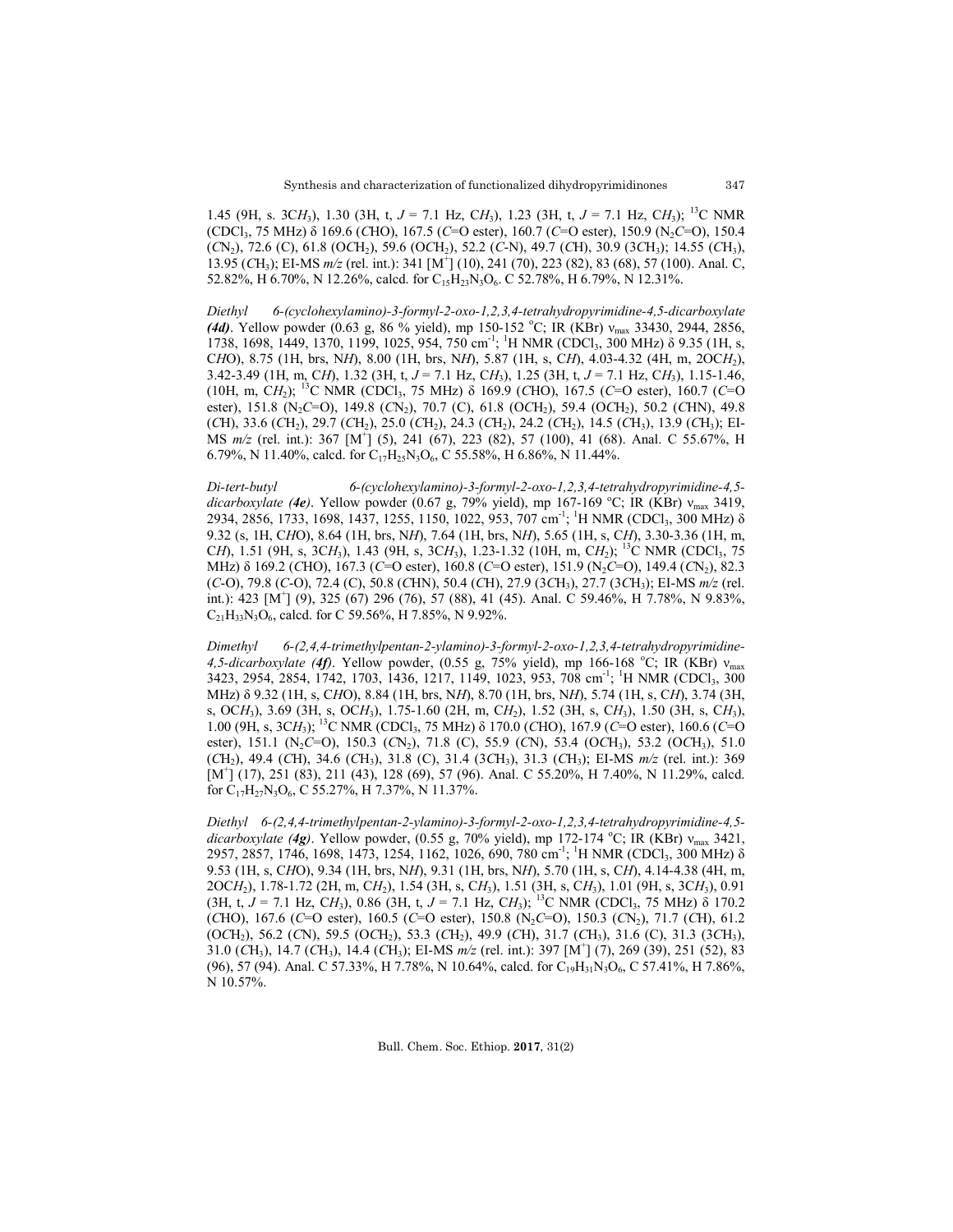#### **RESULTS AND DISCUSSION**

Herein, a number of new 3-formyl-2-oxo-1,2,3,4-tetrahydropyrimidine derivatives **4** were prepared at room temperature reaching completion in 24 hours. The structural assignments of the desired dialkyl 6-(alkylamino)-3-formyl-2-oxo-1,2,3,4-tetrahydropyrimidine-4,5-dicarboxylate derivatives  $4a-g$  were made on the basis of their <sup>1</sup>H and <sup>13</sup>C NMR spectra which are supported by their IR and mass spectrometry as well as elemental analysis.

The <sup>1</sup>H NMR spectrum of  $\hat{4a}$  exhibited five sharp singlets for tert-butyl ( $\delta = 1.30$  ppm), methoxy ( $\delta$  = 3.68 and 3.77ppm), methine ( $\delta$  = 5.91 ppm) and aldehyde proton (9.34 ppm) respectively. The NHs proton resonance at  $(\delta = 6.88, 8.77$  ppm) disappeared after addition of  $D_2O$  to the CDCl<sub>3</sub> solution of **4a**. The <sup>1</sup>H decoupled <sup>13</sup>C NMR spectrum of **4a** showed eleven distinct resonances in agreement with the proposed structure. The presence of amido and amino groups at one end of the double bond leads to polarization of the olefinic system. The  $\alpha$ -carbon atom of this polarized system appears at  $\delta = 147.0$ , while and the β-carbon at  $\delta = 71.4$  ppm. Partial assignments of these resonances are given in the experimental section. The <sup>1</sup>H NMR spectra of compounds **4b–4g** are similar to that of compound **4a**, except for the signals of the alkyl and ester moiety. TLC results of reaction mixture and also <sup>1</sup>H and <sup>13</sup>C NMR spectra of compound **4a-g** showed that only one steroisomer is produced.

A possible explanation is proposed in Scheme 2. On the basis of the well-established chemistry of isocyanides [24, 25], nucleophilic addition of alkyl isocyanide **1** to dialkyl acetylenedicarboxylate **2** leads to zwitterion **5** which is protonated by NH acid to give **6**. This intermediate is attacked by anion **7** to produce ketenimine **8**. 1, 3-Proton transfer and subsequent cyclization forms products **4** (Scheme 2). The reaction of alkyl isocyanides (**1**) and N-formyl urea (**3**) did not lead to a remarkable product via TLC monitoring.



Scheme 2. Proposed mechanism.

#### **CONCLUSION**

In conclusion, a new method for the preparation of highly functionalized dihydropyrimidinone has been demonstrated. The present method carries the advantage of performing under neutral conditions and also the starting materials can be mixed without any activation or modification.

Bull. Chem. Soc. Ethiop. **2017**, 31(2)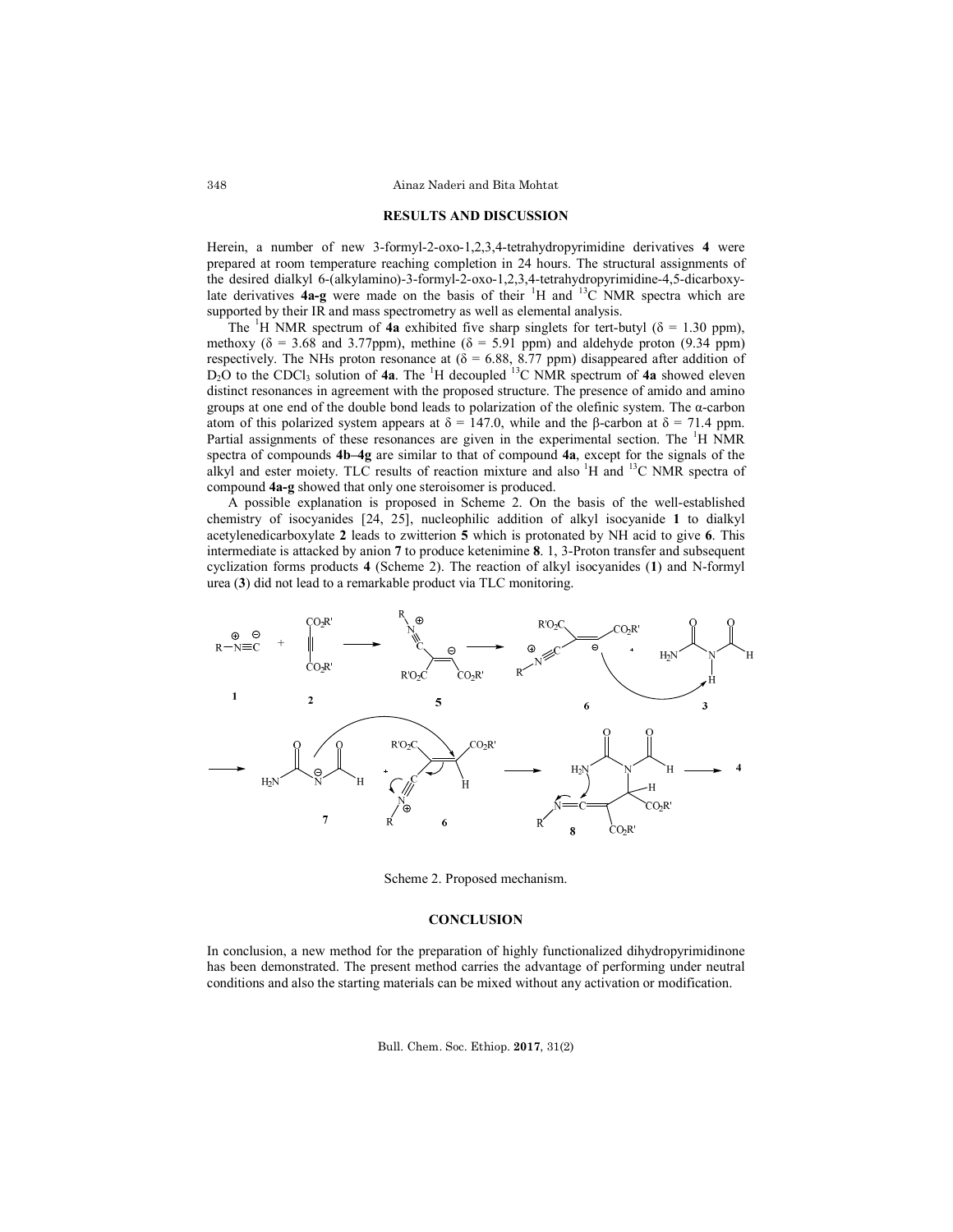#### **REFERENCES**

- 1. Kappe, C.O. Biologically active dihydropyrimidones of the Biginelli-type a literature survey. *Eur. J. Med. Chem*. **2000**, 35, 1043-1052.
- 2. Chitra, S.; Devanathan, D.; Pandiarajan, K. Synthesis and in vitro microbiological evaluation of novel 4-aryl-5-isopropoxycarbonyl-6-methyl-3,4-dihydropyrimidinones. *Eur. J. Med. Chem*. **2010**, 45, 367-371.
- 3. Chhillar, A.K.; Arya, P.; Mukherjee, C. Microwave-assisted synthesis of antimicrobial dihydropyridines and tetrahydropyrimidin-2-ones: Novel compounds against aspergillosis. *Bioorg. Med. Chem.* **2006**, 14, 973-981.
- 4. (a) Atwal, K.S.; Swanson, B.N.; Unger, S.E.; Floyed D.M.; Moreland, S.; Hedberg, A.; O'Reilly, B.C. Dihydropyrimidine calcium channel blockers. 3. 3-Carbamoyl-4-aryl-1,2,3,4 tetrahydro-6-methyl-5-pyrimidinecarboxylic acid esters as orally effective antihypertensive agents. *J. Med. Chem.* **1991**, 34, 806-811. (b) Atwal, K.S.; Roonyak, G.C.; O'Reilly, B.C.; Schwartz, A. Substituted 1,4-dihydropyrimidines. 3. Synthesis of selectively functionalized 2-hetero-1,4-dihydropyrimidines. *J. Org. Chem*. **1989**, 54, 5898-5907.
- 5. Biginelli, P. Synthesis of 3,4-dihydropyrimidin-2(1H)-ones. *Gazz. Chim. Ital*. **1893**, 23, 360- 416.
- 6. Qu, H.; Li, X.; Mo, F.; Lin, X. Efficient synthesis of dihydropyrimidinones via a threecomponent Biginelli-type reaction of urea, alkylaldehyde and arylaldehyde. *Beilstein J. Org. Chem*. **2013**, 9, 2846-2851.
- 7. Mohamed, K.S.; Soliman, M.A.; El-Remaily, M.A.A.; Abdel-Ghany, H. Eco-friendly synthesis of pyrimidine and dihydropyrimidinone derivatives under solvent free condition and their anti-microbial activity. *Chem. Sci. J.* **2013**, 7, 1-11.
- 8. Karade N.H.; Sathe, M.; Kaushik, P.M. Synthesis of 4-aryl substituted 3,4 dihydropyrimidinones using silica-chloride under solvent free conditions. *Molecules* **2007**, 12, 1341-1351.
- 9. Han, X.; Xu, F.; Luo, Y.; Shen, Q. An efficient one-pot synthesis of dihydropyrimidinones by a samarium diiodide catalyzed Biginelli reaction under solvent-free conditions. *Eur. J. Org. Chem*. **2005**, 2005, 1500-1503.
- 10. Lin, H. X.; Zhao, Q. J.; Xu, B.; Wang, X. H. A green synthesis of dihydropyrimidinones by Biginelli reaction over Nafion-H catalyst. *Chin. Chem. Lett.* **2007**, 18, 502-504.
- 11. Alikarami, M.; Moradi, R. Benzyltriphenylphosphonium chloride: A efficient catalyst for one-pot synthesis of dihydropyrimidinones/thiones under solvent-free conditions. *Lett. Org. Chem*. **2015**, 12, 560-512.
- 12. Roy, S.R.; Jadhavar, P.S.; Seth, K.; Sharma, K.K. Chakraborti, A.K. Organocatalytic application of ionic liquids: [bmim][MeSO4] as a recyclable organocatalyst in the multicomponent reaction for the preparation of dihydropyrimidinones and thiones. *Synthesis* **2011**, 14, 2261-2267.
- 13. Chechina, N.V.; Zubar, V.V.; Omelchenko, I.V.; Kolos, N.N. One-pot synthesis of new derivatives of 3,4-dihydropyrimidinone, and substituted imidazolin-2-ones. *Arkivoc*, **2015**, 2015, 293-304.
- 14. Hekmatshoar, R.; Heidari, M.; Heravi, M.M.; Baghernejad B. Efficient sodiumselenatecatalyzed synthesis of 3,4-dihydro-2(1H)-pyrimidinones and –thiones under solvent-free conditions. *Bull. Chem. Soc. Ethiop*. **2009**, 23, 141-144.
- 15. Kathing, C.; Rani, J.W.S.; Singh, N.G.; Tumtin, S.; Nongrum, R.; Nongkhlaw, R. One-pot synthesis of 3,4-dihydropyrimidin-2(1*H*)-ones catalysed by cupric acetate under solvent-free conditions. *J. Chin. Chem. Soc*. **2014**, 61, 1254-1258.
- 16. Trost, B.M. On inventing reactions for atom economy. *Acc. Chem. Res*. **2002**, 35, 695-705.
- 17. Zhu, J.; Bienayme, H. *Multicomponent Reactions*, Wiley-VCH: Weinheim, Germany; **2005**; p 76.